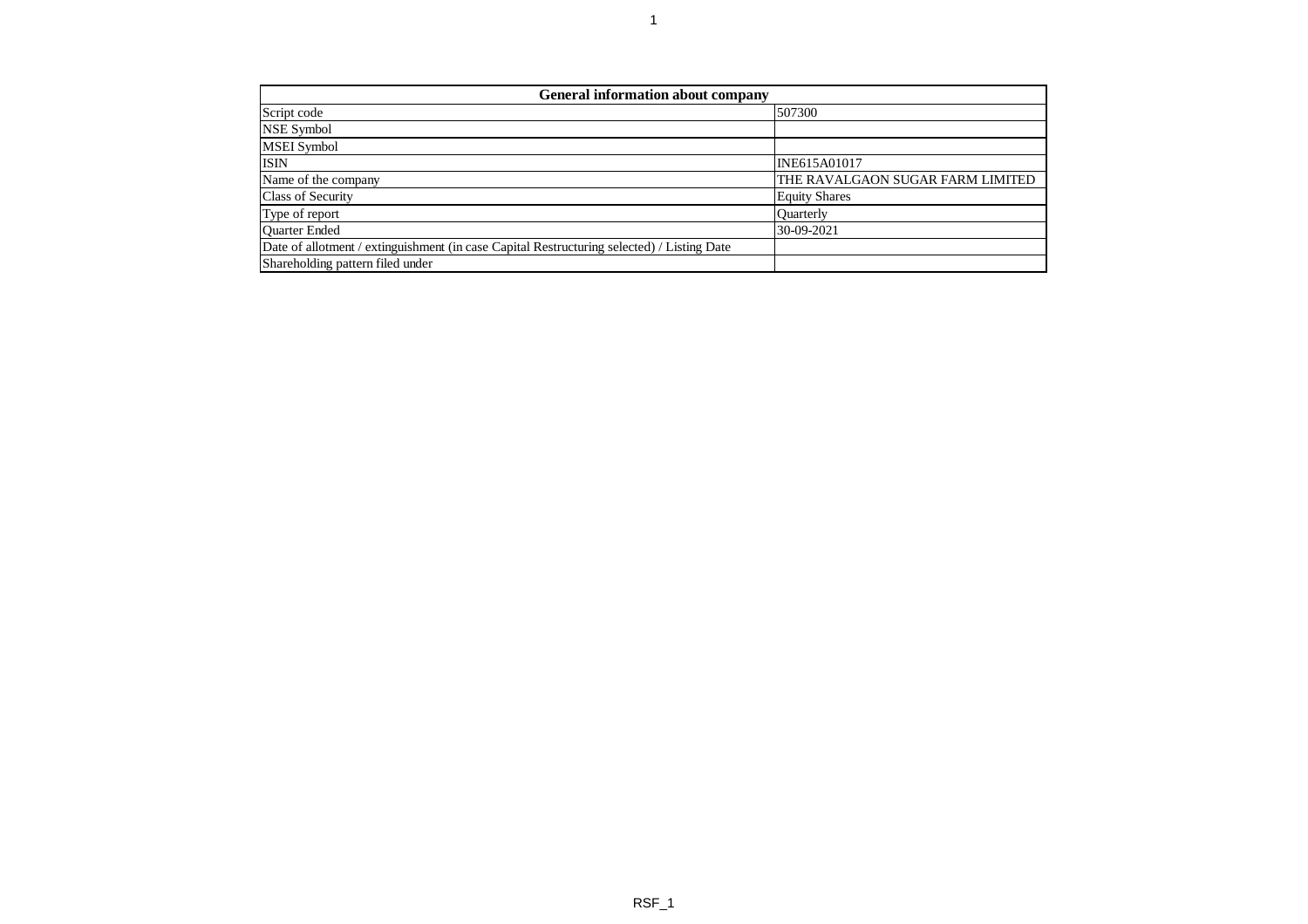| Sr. No. | Particular                                                          |                | <b>Yes/No Promoter and Promoter Group</b> | <b>Public Shareholder</b> | <b>Non Promoter-Non Public</b> |
|---------|---------------------------------------------------------------------|----------------|-------------------------------------------|---------------------------|--------------------------------|
|         | Whether the Listed Entity has issued any partly paid up             |                |                                           |                           |                                |
|         | shares?                                                             | N <sub>0</sub> | N <sub>0</sub>                            | NO.                       | N <sub>O</sub>                 |
|         | Whether the Listed Entity has issued any Convertible                |                |                                           |                           |                                |
|         | Securities?                                                         | N <sub>O</sub> | N <sub>O</sub>                            | NO.                       | NO.                            |
|         | Whether the Listed Entity has issued any Warrants?                  | N <sub>O</sub> | N()                                       | N <sub>O</sub>            | N <sub>O</sub>                 |
|         | Whether the Listed Entity has any shares against which              |                |                                           |                           |                                |
|         | depository receipts are issued?                                     | N <sub>O</sub> | N <sub>O</sub>                            | NO.                       | N <sub>O</sub>                 |
|         | Whether the Listed Entity has any shares in locked-in?              | N <sub>O</sub> | N <sub>O</sub>                            | NO.                       | N <sub>O</sub>                 |
|         | Whether any shares held by promoters are pledge or                  |                |                                           |                           |                                |
|         | otherwise encumbered?                                               | N <sub>O</sub> | N <sub>O</sub>                            |                           |                                |
|         | Whether company has equity shares with differential voting          |                |                                           |                           |                                |
|         | rights                                                              | N <sub>0</sub> | N <sub>O</sub>                            | NO.                       | N <sub>O</sub>                 |
|         |                                                                     |                |                                           |                           |                                |
| 8       | Whether the listed entity has any significant beneficial owner? YES |                |                                           |                           |                                |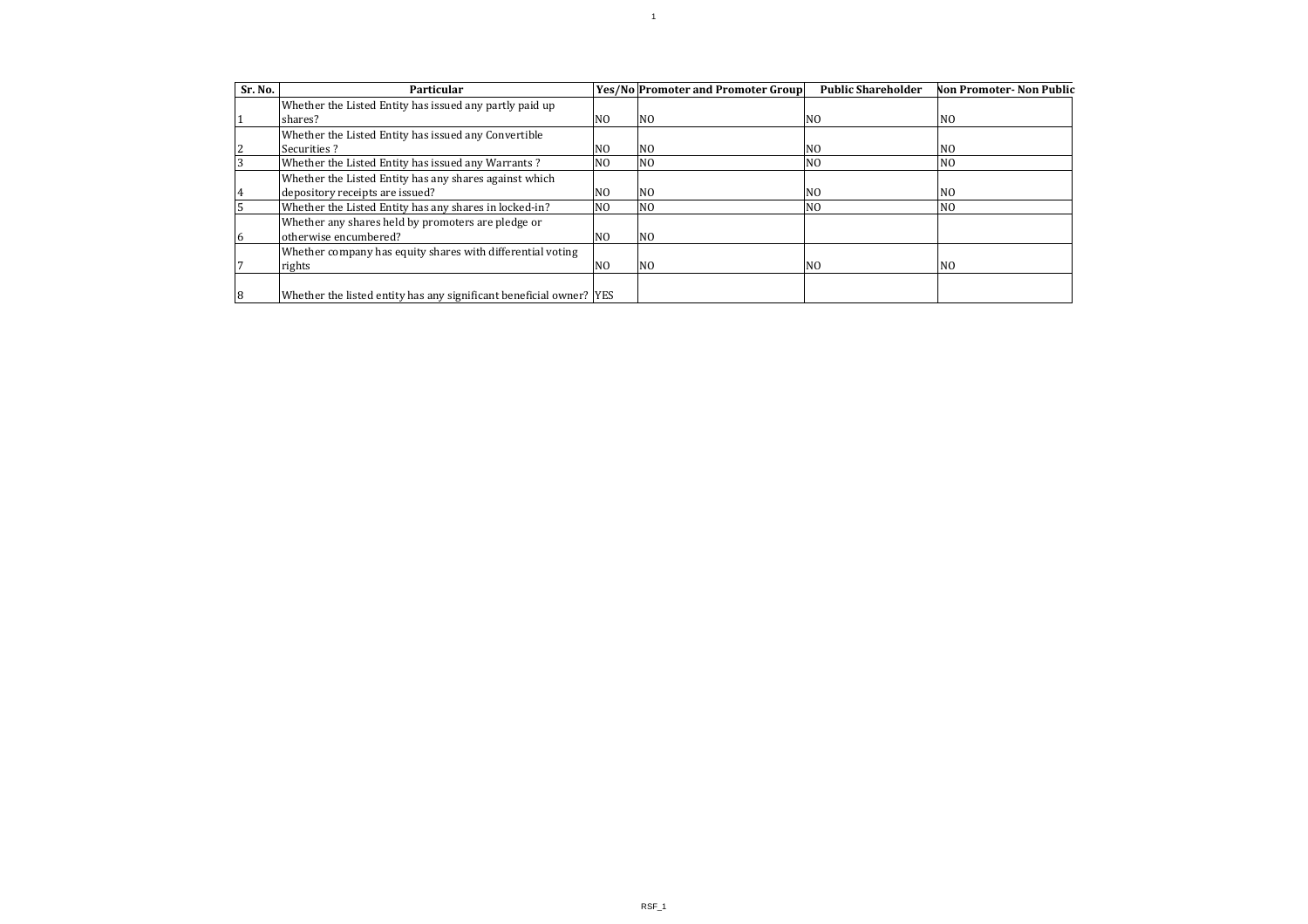|                    | Table I - Summary Statement holding of specified securities                                                                                                                                         |          |         |              |        |                                                                      |           |          |                            |          |            |               |                     |         |             |                  |             |          |
|--------------------|-----------------------------------------------------------------------------------------------------------------------------------------------------------------------------------------------------|----------|---------|--------------|--------|----------------------------------------------------------------------|-----------|----------|----------------------------|----------|------------|---------------|---------------------|---------|-------------|------------------|-------------|----------|
|                    | ivo. Of<br>тоганнох. матенони<br>NOS. 01   NO. 01 IUHV<br>ivo. OI<br><b>IVO. OI</b><br>эпагенони<br>Number of Voting Rights held in each class of<br>Number of Locked in<br><b>Number of Shares</b> |          |         |              |        |                                                                      |           |          |                            |          |            |               |                     |         |             | <b>Number</b> of |             |          |
| Category           | <b>Category of</b><br>shareholder                                                                                                                                                                   | shareh   | paid up | Partly paid- | shares | shares                                                               | ng as a % |          | <b>No of Voting Rights</b> |          | TULAI AS A | <b>Shares</b> | ng, as a %          |         | 715 d 70 UI |                  | 715 d 70 UI |          |
| (1)                | (II)                                                                                                                                                                                                | olders   | equity  |              |        | up equity underlying held (VII) of total no. Class eg: X Class eg: y |           |          |                            | Total    | $%$ of     |               | Underlying assuming | No. (a) | total       | No. (a)          | total       | shares   |
|                    |                                                                                                                                                                                                     | (TT)     | $   -$  |              |        |                                                                      |           |          |                            |          | (1, 0, 0)  | $0$ utetandi  | $c_{-11}$           |         | Chase       |                  | Chase       | hold in  |
|                    | Promoter &                                                                                                                                                                                          |          |         |              |        |                                                                      |           |          |                            |          |            |               |                     |         |             |                  |             |          |
| (A)                | Promoter                                                                                                                                                                                            |          |         |              |        |                                                                      |           |          |                            |          |            |               |                     |         |             |                  |             |          |
|                    | Group                                                                                                                                                                                               | 6        | 36247   |              |        | 36247                                                                | 53.30     | 36247.00 | 0.00                       | 36247.00 | 53.30      | 0.00          | 53.30               | 0.00    | 0.00        | 0.00             | 0.00        | 35747.00 |
| (B)                | Public                                                                                                                                                                                              | 3314     | 31753   |              |        | 31753                                                                | 46.70     | 31753.00 | 0.00                       | 31753.00 | 46.70      | 0.00          | 46.70               | 0.00    | 0.00        | 363.00           | 0.53        | 26906.00 |
| $\left( 0 \right)$ | <b>Non Promoter</b>                                                                                                                                                                                 |          |         |              |        |                                                                      |           |          |                            |          |            |               |                     |         |             |                  |             |          |
|                    | <b>Non Public</b>                                                                                                                                                                                   |          |         |              |        |                                                                      |           |          |                            |          |            |               |                     |         |             |                  |             |          |
|                    | <b>Shares</b>                                                                                                                                                                                       |          |         |              |        |                                                                      |           |          |                            |          |            |               |                     |         |             |                  |             |          |
| (C1)               | underlying                                                                                                                                                                                          |          |         |              |        |                                                                      |           |          |                            |          |            |               |                     |         |             |                  |             |          |
|                    | <b>DRs</b>                                                                                                                                                                                          |          |         |              |        |                                                                      |           |          |                            |          |            |               |                     |         |             |                  |             |          |
|                    | Shares held by                                                                                                                                                                                      |          |         |              |        |                                                                      |           |          |                            |          |            |               |                     |         |             |                  |             |          |
| (C2)               | Employee                                                                                                                                                                                            |          |         |              |        |                                                                      |           |          |                            |          |            |               |                     |         |             |                  |             |          |
|                    | <b>Trusts</b>                                                                                                                                                                                       | $\Omega$ |         |              |        |                                                                      |           |          |                            |          |            |               |                     |         |             |                  |             |          |
|                    | Total                                                                                                                                                                                               | 3320     | 68000   |              |        | 68000                                                                | 100       | 68000    |                            | 68000    | 100        |               | 100                 |         |             | 363              | 0.53        | 62653.00 |

1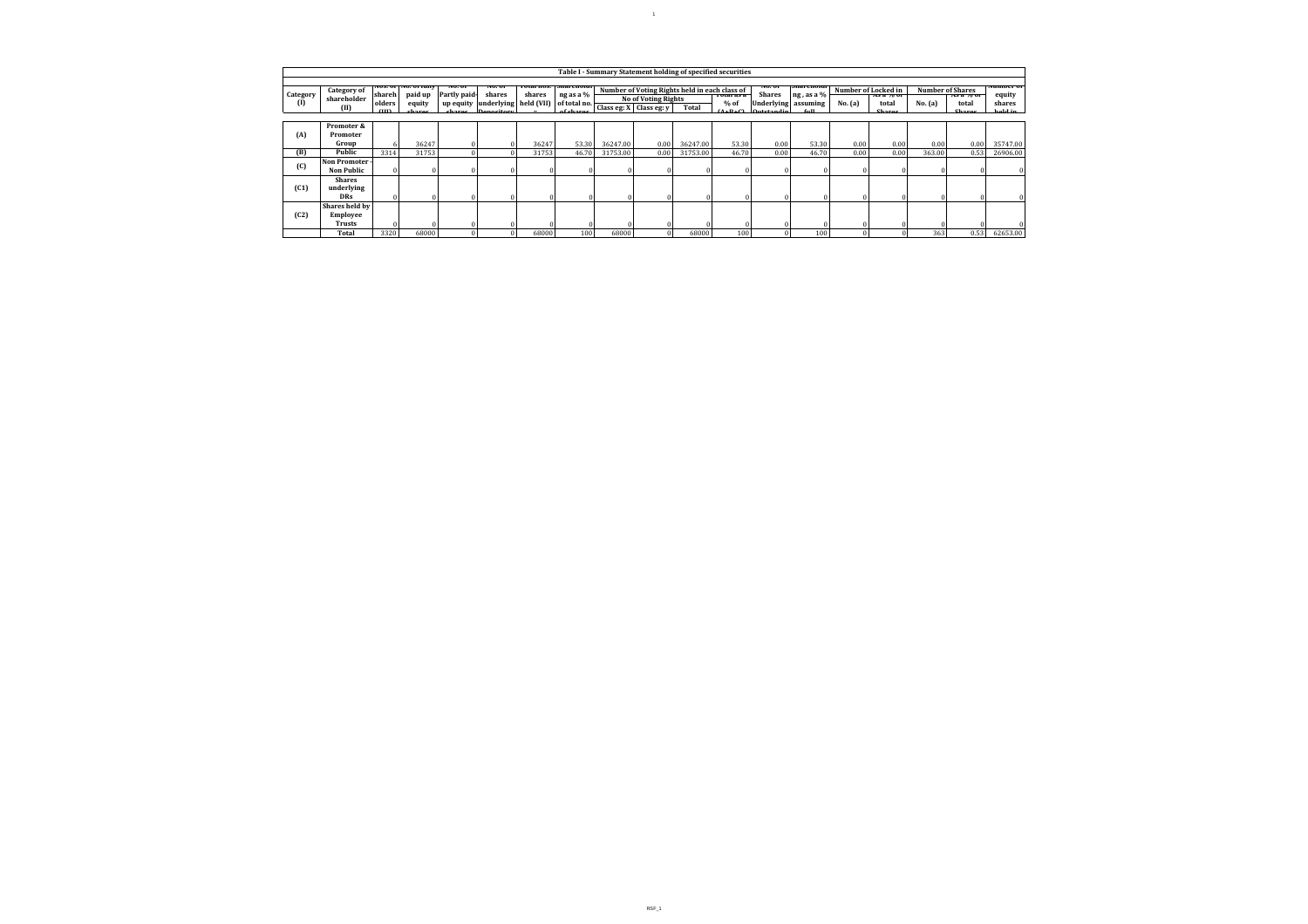|     | Table II - Statement showing shareholding pattern of the Promoter and Promoter Group |                   |                          |                          |                                 |                          |                              |             |                                                          |          |                              |            |                                                                                |         |                                 |         |                          |                                            |
|-----|--------------------------------------------------------------------------------------|-------------------|--------------------------|--------------------------|---------------------------------|--------------------------|------------------------------|-------------|----------------------------------------------------------|----------|------------------------------|------------|--------------------------------------------------------------------------------|---------|---------------------------------|---------|--------------------------|--------------------------------------------|
|     | Category & Name of the                                                               | Nos. of           | No. of fully             | Partly paid-             | No. of shares                   | Total nos.               | Shareholding                 |             | Number of Voting Rights held in each class of securities |          |                              |            | No. of Shares Shareholding Number of Locked in shares Number of Shares pledged |         |                                 |         |                          | Number of<br>Promoter/                     |
|     | shareholders<br>m                                                                    | shareholders<br>m | paid up<br>equity shares | up equity<br>shares held | underlying<br><b>Depository</b> | shares held<br>$(VII) =$ | % calculated<br>as per SCRR. | Class eg: X | <b>No of Voting Rights</b><br>Class eg: y                | Total    | Total as a %<br>$of (A+B+C)$ | Underlying | , as a %<br>Outstanding assuming full                                          | No. (a) | total Shares<br><b>Kold (K)</b> | No. (a) | total Shares<br>hald (h) | equity shares<br>Promoter Group<br>held in |
|     |                                                                                      |                   |                          |                          |                                 |                          |                              |             |                                                          |          |                              |            |                                                                                |         |                                 |         |                          |                                            |
|     | Indian                                                                               |                   |                          |                          |                                 |                          |                              |             |                                                          |          |                              |            |                                                                                |         |                                 |         |                          |                                            |
| (a) | Individuals / Hindu Undivided Family                                                 |                   |                          |                          |                                 |                          |                              |             |                                                          |          |                              |            |                                                                                |         |                                 |         |                          |                                            |
|     | Harshavardhan B Doshi                                                                |                   | 2070                     |                          |                                 | 2070                     | 3.04                         | 2070.00     | 0.00                                                     | 2070.00  | 3.04                         | 0.00       | 3.04                                                                           | 0.00    | 0.00                            | 0.00    | 0.00                     | 2070.00 Promoter                           |
|     | <b>LALAN AIAY KAPADIA</b>                                                            |                   | 365                      |                          |                                 | 365                      | 0.54                         | 365.00      | 0.00                                                     | 365.00   | 0.54                         | 0.00       | 0.54                                                                           | 0.00    | 0.00                            | 0.00    | 0.00                     | 0.00 Promoter                              |
|     | Nihal Doshi                                                                          |                   | 291                      |                          |                                 | 291                      | 0.43                         | 291.00      | 0.00                                                     | 291.00   | 0.43                         | 0.00       | 0.43                                                                           | 0.00    | 0.00                            | 0.00    | 0.00                     | 291.00 Promoter                            |
|     | <b>LALAN AIAY KAPADIA</b>                                                            |                   | 135                      |                          |                                 | 135                      | 0.20                         | 135.00      | 0.00                                                     | 135.00   | 0.20                         | 0.00       | 0.20                                                                           | 0.00    | 0.00                            | 0.00    | 0.00                     | 0.00 Promoter                              |
|     | Central Government / State                                                           |                   |                          |                          |                                 |                          |                              |             |                                                          |          |                              |            |                                                                                |         |                                 |         |                          |                                            |
| (b) | Government (s)                                                                       |                   |                          |                          |                                 |                          |                              |             |                                                          |          |                              |            |                                                                                |         |                                 |         |                          |                                            |
| (c) | Financial Institutions / Banks                                                       |                   |                          |                          |                                 |                          |                              |             |                                                          |          |                              |            |                                                                                |         |                                 |         |                          |                                            |
| (d) | Any other (specify)                                                                  |                   |                          |                          |                                 |                          |                              |             |                                                          |          |                              |            |                                                                                |         |                                 |         |                          |                                            |
|     | Lanica Financial Services Pvt Ltd                                                    |                   | 28366                    |                          |                                 | 28366                    | 41.71                        | 28366.00    | 0.00                                                     | 28366.00 | 41.71                        | 0.00       | 41.71                                                                          | 0.00    | 0.00                            | 0.00    | 0.00                     | 28366.00 Promoter Group                    |
|     | Carina Finvest Limited                                                               |                   | 5020                     |                          |                                 | 5020                     | 7.38                         | 5020.00     | 0.00                                                     | 5020.00  | 7.38                         | 0.00       | 7.38                                                                           | 0.00    | 0.00                            | 0.00    | 0.00                     | 5020.00 Promoter Group                     |
|     | Sub-Total $(A)(1)$                                                                   |                   | 36247                    |                          |                                 | 36247                    | 53.30                        | 36247.00    | 0.00                                                     | 36247.00 | 53.30                        | 0.00       | 53.30                                                                          | 0.00    | 0.00                            | 0.00    | 0.00                     | 35747.00                                   |
|     | Foreign                                                                              |                   |                          |                          |                                 |                          |                              |             |                                                          |          |                              |            |                                                                                |         |                                 |         |                          |                                            |
|     | Individuals (Non-Resident Individuals/                                               |                   |                          |                          |                                 |                          |                              |             |                                                          |          |                              |            |                                                                                |         |                                 |         |                          |                                            |
| (a) | Foreign Individuals)                                                                 |                   |                          |                          |                                 |                          |                              |             |                                                          |          |                              |            |                                                                                |         |                                 |         |                          |                                            |
| (b) | Government                                                                           |                   |                          |                          |                                 |                          |                              |             |                                                          |          |                              |            |                                                                                |         |                                 |         |                          |                                            |
| (c) | Institutions                                                                         |                   |                          |                          |                                 |                          |                              |             |                                                          |          |                              |            |                                                                                |         |                                 |         |                          |                                            |
| (d) | Foreign Portfolio Investor                                                           |                   |                          |                          |                                 |                          |                              |             |                                                          |          |                              |            |                                                                                |         |                                 |         |                          |                                            |
|     | (e) Any other (specify)                                                              |                   |                          |                          |                                 |                          |                              |             |                                                          |          |                              |            |                                                                                |         |                                 |         |                          |                                            |
|     | Sub Total (A) (2)                                                                    |                   |                          |                          |                                 |                          |                              |             |                                                          |          |                              |            |                                                                                |         |                                 |         |                          |                                            |
|     | <b>Total Shareholding of Promoter and</b>                                            |                   |                          |                          |                                 |                          |                              |             |                                                          |          |                              |            |                                                                                |         |                                 |         |                          |                                            |
|     | Promoter Group $(A) = (A)(1)+(A)(2)$                                                 |                   | 36247                    |                          |                                 | 36247                    | 53.30                        | 36247.00    | 0.00                                                     | 36247.00 | 53.30                        | 0.00       | 53.30                                                                          | 0.00    | 0.00                            | 0.00    | 0.00                     | 35747.00                                   |

 $11<sup>1</sup>$